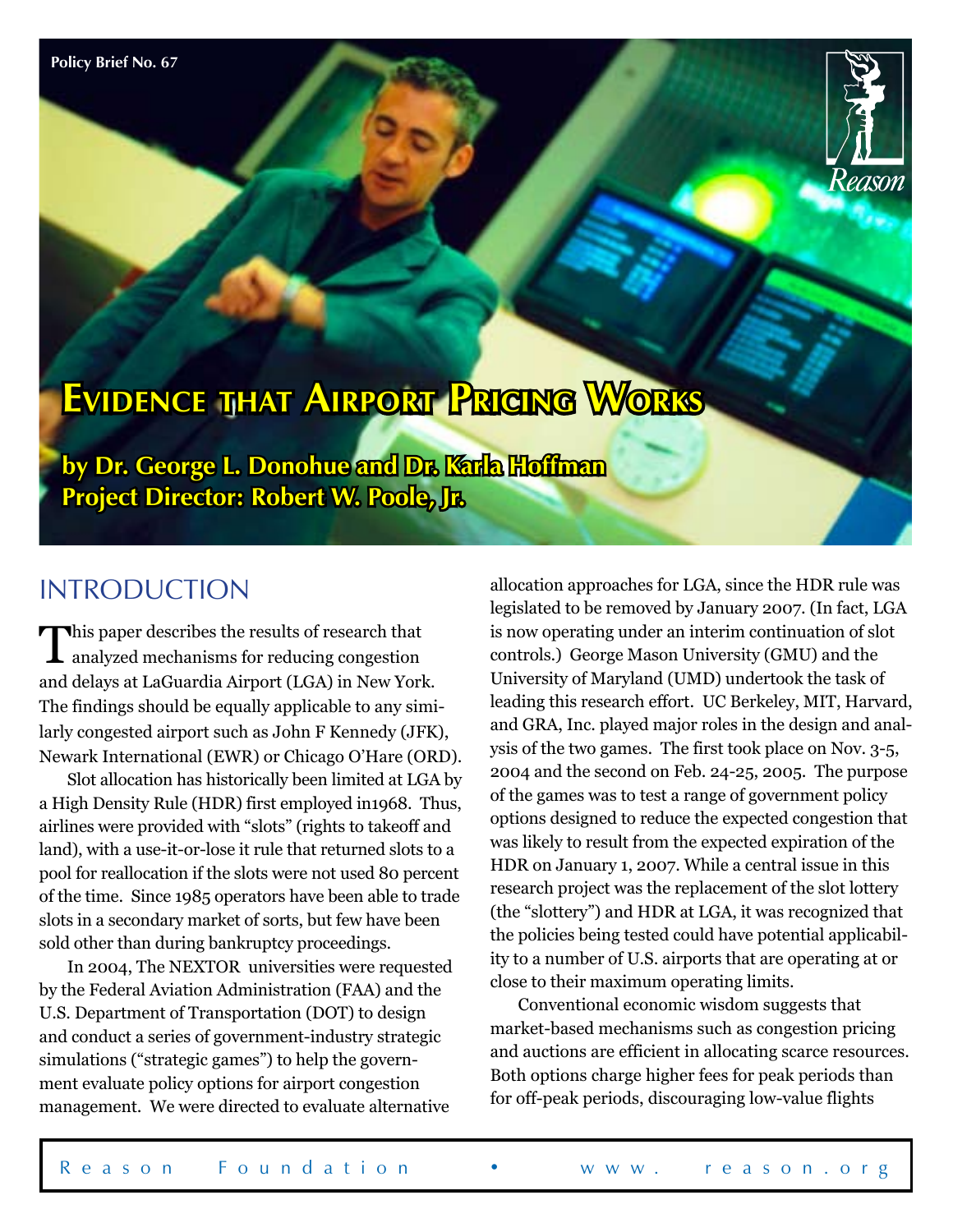

from being scheduled in peak periods. In addition, increasing per-flight cost is expected to encourage airlines to up-gauge (substitute larger-capacity planes for some flights), and therefore increase passenger throughput.

Congestion pricing as applied to runway allocation would result in the price of an arrival or departure time slot varying by time of day and day of week, and the prices would dynamically change as the demand for operations changes over time. Congestion pricing of transport networks has been common in road traffic. Examples include traditional tolling as well as more dynamic electronic-charges to users such as those used in London [4], in Trondheim, Norway [5], Singapore [6], Toronto's Highway 407, and SR 91 and I-15 HOT lanes in California. The airlines would find congestion prices that were set at day-of-operations (as in road pricing) difficult to manage, since their schedules are announced 90 days in advance. Thus, unlike individual drivers, airlines should not be encouraged to cancel flights at the last minute due to high arrival costs. For this reason, we considered a congestion management approach whereby the prices are announced 120 days in advance, and the airlines base their schedules on these announced prices (see Daniel [7], Pels [8], Fan [9], and Schank [10], and Berardino[11] for more on runway congestion pricing).

An alternative to congestion pricing is the allocation of slots by auction for a much longer period of time. The buyer has, in essence, leased the right to a given takeoff or landing and can use or re-sell that right for any portion of the lease period. The airlines bid for the right to land and/or depart at a given time. Proposals to allocate airport time slots using market-

driven mechanisms such as auctions date back to 1979 with the work of Grether, Issac, and Plot [13] and Rassenti, Smith and Bulfin [14]. European researchers, DotEcon Ltd [15] and National Economic Research Associates (NERA) [16], conducted macro-economic analysis to conclude that proper implementation of auctions will result in higher passenger volumes, higher load factors, reallocation of flights to off-peak times or to less congested airports, and lower fares on average. Ball, Donohue and Hoffman [17] put forward the need for three types of market mechanisms: an auction of long-term leases of arrival and/or departure slots, a secondary market that supports inter-airline exchange of long-term leases, and a near-real-time market that allows for the exchange of slots on a particular day of operation.

### The Strategic Game

The first simulation was held at GMU in November of 2004. It was principally focused on evaluating and comparing administrative measures and congestion pricing. There were six major game players consisting of teams from four airlines, the federal government and the Port Authority of New York and New Jersey (PANYNJ), which operates LGA. Other participants included representatives of other airlines and airports, the Air Transport Association, and various experts from academia, industry and government. The game projected the participants to a hypothetical setting in November 2007. The baseline scenario was an LGA schedule involving approximately 1,400 total daily operations (arrivals and departures), a number that exceeds recommended operational levels. The airline teams adjusted their schedules in response to various government policies put in place. These policies involved federal regulations, administrative restrictions, and congestion-based fees (substituting for current weight-based landing fees). For each alternative presented in these exercises, the resulting aggregated schedule was fed to two independently-developed simulation models to calculate the levels of delay and cancellations that would have resulted from an attempt to operate that schedule (see Lovell, et al. 2003 and Donohue and Le, 2004).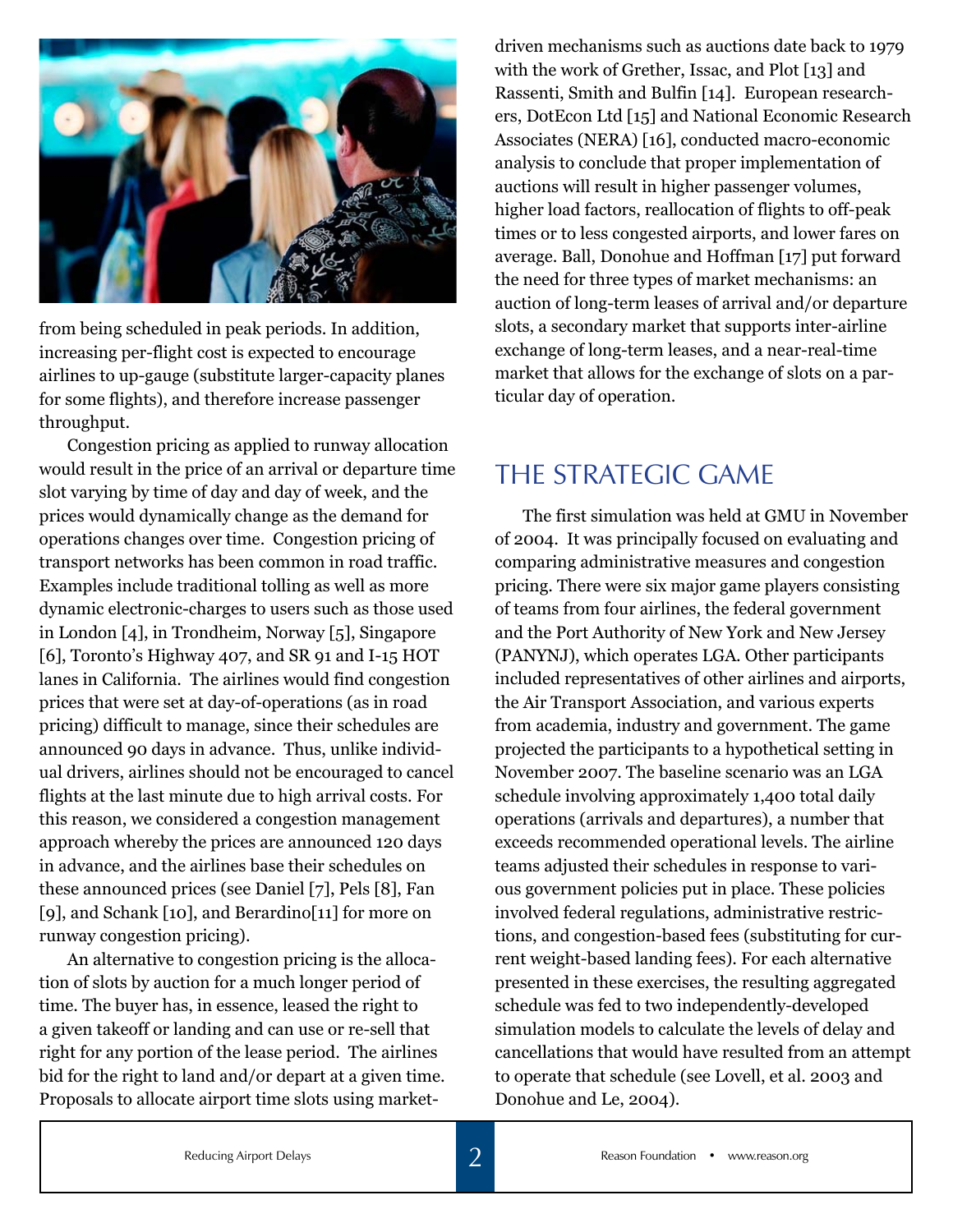The airline teams were asked to make scheduling decisions under different hypothetical policy environments. The research goal was to better understand the pros and cons of alternative policy actions. The game details can be found in Ball, et.al. [19]. The game proceeded through five separate policies: Do nothing, two administrative alternatives, and two different levels of congestion pricing. Each sequence began with a baseline schedule of operations at LGA, based on the August 2004 Official Airlines Guide (OAG), with flights added to bring the level of scheduled operations to a hypothetical 1,400 operations per day, similar to the peak levels expected at the expiration of the HDR. Each airline player team was responsible for their portion of the schedule.

Included in the rules of the game was a Passenger Bill of Rights (PBR) that forced the airlines to pay pasing the government team to use whatever administrative procedures they felt were appropriate to handle the congestion resulting from the lifting of the HDR. This game included two rounds of applying alternative administrative actions with the airlines adjusting their schedules. The final sequence again started with the baseline, and implemented congestion pricing at LGA in an effort to reduce the delay costs to passengers. Two rounds of adjusting congestion prices were executed.

#### Results of the Game

Table 1 summarizes the scheduling results and delays for each game move. As noted above, one tested policy was a Passenger Bill of Rights (PBR) that

sengers when their flights were delayed or cancelled. By using the PBR, we could set the metric of game flight-delay and cancelation in terms of dollars, thereby allowing a common metric for all analysis.

The simulation proceeded through three sequences consisting of a total of five moves. Each sequence began with a baseline schedule of operations at LGA. The first sequence continued by allowing the airline players to make schedule changes in response to the costs imposed on them by the PBR. The second sequence began again with the baseline, but then proceeded by instruct-

| <b>Airline</b>  |                  | <b>Baseline</b>                 | <b>PBR</b>                         | <b>Admin Measures</b> |                   | <b>Congestion Price</b> |                               |
|-----------------|------------------|---------------------------------|------------------------------------|-----------------------|-------------------|-------------------------|-------------------------------|
|                 |                  |                                 | move 1                             | move 1                | move 2            | move 1                  | move 2                        |
|                 | # arr            | $\overline{142}$                | 130                                | $\overline{131}$      | $\overline{127}$  | $\overline{143}$        | 133                           |
| A               | arr diff         | $\mathbf{0}$                    | $-12$                              | $-11$                 | $-15$             | 1                       | $-9$                          |
|                 | #seats           | 13120                           | 12413                              | 12125                 | 11977             | 13256                   | 12590                         |
|                 | seats diff       | 0                               | $-707$                             | $-995$                | $-1143$           | 136                     | $-530$                        |
| B               | # arr            | 127                             | $\overline{122}$                   | 119                   | $\frac{116}{116}$ | 94                      | 94                            |
|                 | arr diff         | $\mathbf{0}$                    | $-5$                               | $-8$                  | $-11$             | $-33$                   | $-33$                         |
|                 | $#s$ eats        | 14581                           | 14037                              | 13671                 | 13429             | 13834                   | 13834                         |
|                 | seats diff       | $\mathbf{0}$                    | $-544$                             | $-910$                | $-1152$           | $-747$                  | $-747$                        |
| C               | $#$ arr          | 212                             | 208                                | 204                   | 191               | 174                     | 174                           |
|                 | arr diff         | $\mathbf{0}$                    | $-4$                               | $-8$                  | $-21$             | $-38$                   | $-38$                         |
|                 | $#s$ eats        | 15065                           | 15055                              | 14282                 | 13562             | 13593                   | 13593                         |
|                 | seats diff       | $\mathbf{0}$                    | $-10$                              | $-783$                | $-1503$           | $-1472$                 | $-1472$                       |
| D               | # arr            | $\overline{22}$                 | 22                                 | 14                    | 13                | $\overline{22}$         | $\overline{21}$               |
|                 | arr diff         | $\mathbf{0}$                    | $\mathbf{0}$                       | $-8$                  | $-9$              | $\mathbf{0}$            | $-1$                          |
|                 | $#s$ eats        | 3300                            | 3520                               | 2228                  | 2454              | 3876                    | 4098                          |
|                 | seats diff       | 0                               | 220                                | $-1072$               | $-846$            | 576                     | 798                           |
| E               | # arr            | 193                             | 183                                | 124                   | $\overline{129}$  | 184                     | 186                           |
|                 | arr diff         | $\mathbf{0}$                    | $-10$                              | $-69$                 | $-64$             | $-9$                    | $-7$                          |
|                 | $#s$ eats        | 23688                           | 22769                              | 15050                 | 16166             | 23015                   | 23203                         |
|                 | seats diff       | $\bf{0}$                        | $-919$                             | $-8638$               | $-7522$           | $-673$                  | $-485$                        |
| <b>Part 135</b> | # arr            | $\overline{18}$                 | 28                                 | 28                    | 28                | 29                      | 29                            |
|                 | arr diff         | $\mathbf{0}$                    | 10                                 | 10                    | 10                | 11                      | 11                            |
|                 | #seats           | 144                             | 266                                | 266                   | 266               | 286                     | 304                           |
|                 | seats diff       | $\mathbf{0}$                    | 122                                | 122                   | 122               | 142                     | 160                           |
| <b>Total</b>    | # arr            | $\overline{714}$                | 693                                | 620                   | 604               | 646                     | 637                           |
|                 | arr diff         | $\mathbf{0}$                    | $-21$                              | $-94$                 | $-110$            | $-68$                   | $-77$                         |
|                 | $#s$ eats        | 69898                           | 68060                              | 57622                 | 57,854            | 67860                   | 67,622                        |
|                 | seats diff       | $\bf{0}$                        | (1,838)                            | (12, 276)             | (12, 044)         | (2,038)                 | (2, 276)                      |
| <b>Total</b>    | <b>Cancel \$</b> | $\overline{\bullet}$<br>784,790 | $\overline{\mathbf{s}}$<br>609,498 | \$231,195             | \$<br>207,334     | \$<br>390,206           | $\overline{\cdot}$<br>342,329 |
| <b>UMD</b>      | Delay \$         | \$<br>837,632                   | \$<br>864,716                      | \$514,954             | 461,246<br>\$     | \$<br>575,135           | \$<br>557,354                 |
| <b>Model</b>    | Pax \$           | \$<br>1,622,422                 | \$<br>1,474,214                    | \$746,149             | \$<br>668,580     | \$<br>965,341           | \$<br>899,683                 |
|                 | AP\$             | \$<br>392,700                   | \$<br>381,150                      | \$341,000             | 332,200           | \$<br>866,513           | \$<br>891,688                 |
|                 |                  |                                 | \$<br>1,855,364                    |                       |                   |                         | $\boldsymbol{s}$<br>1,791,371 |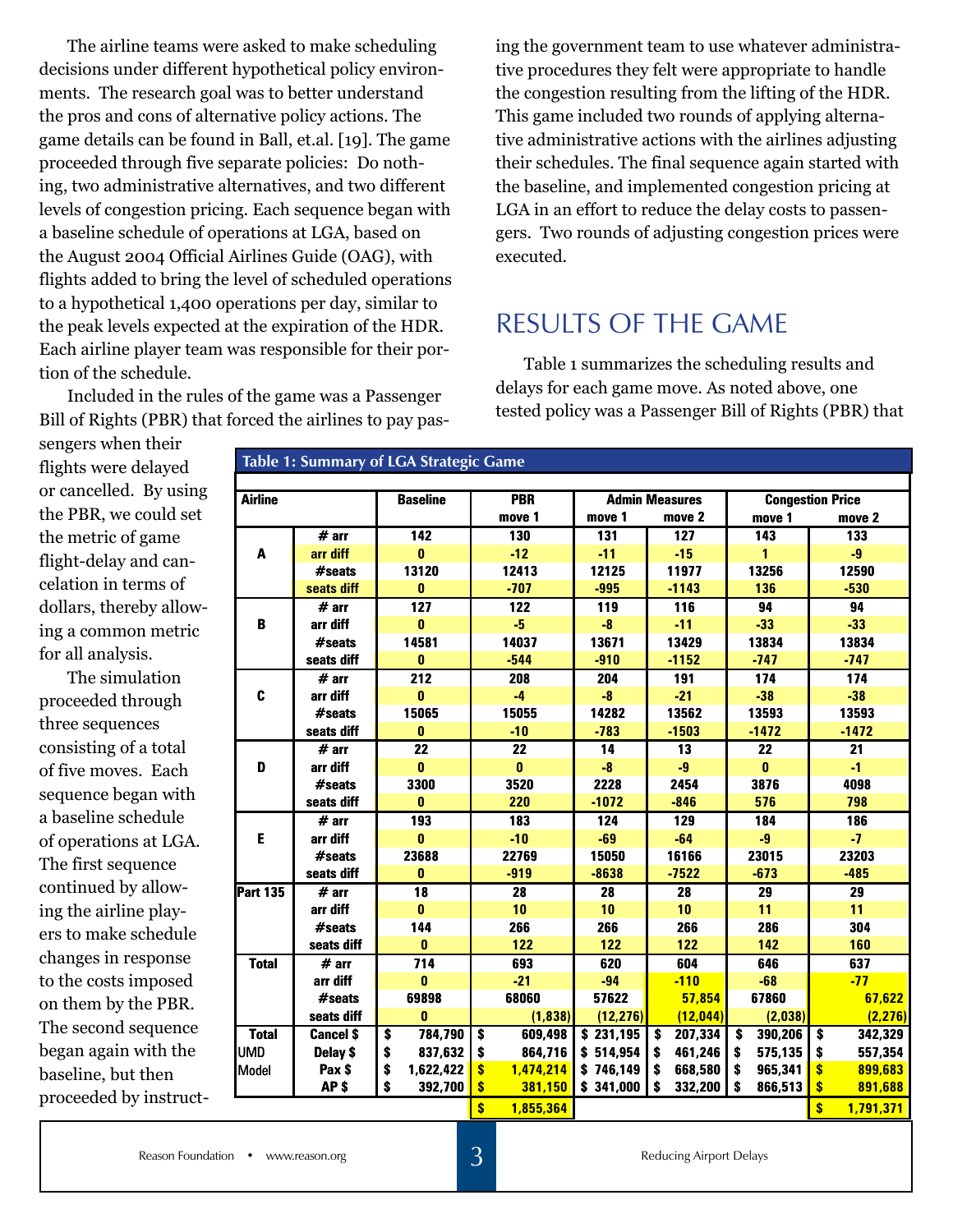

forced the airlines to pay passengers when their planes were delayed or cancelled. The "Pax \$" row (near the bottom) shows the PBR compensation to passengers that would have resulted in each stage of the game. This value is a proxy for the economic cost to passengers of delays and cancellations, based on data showing that, on average, a cancellation cost passengers seven hours of delays (see Wang [3]). The passenger compensation rate was set at \$10 per hour for this exercise and did not include any other costs such as ticket refunds or hotel costs.

The PBR did not substantially change the delays but did exacerbate the financial vulnerability of airlines to delays caused by other operators. The penalty fees that would have been paid to passengers amounted to almost \$1.5 million per day (see Table 1, PBR column, PAX\$). The FAA Cost Guidelines (FAA-ASD 2004) specify that the economic cost of passenger time is \$28.60 per hour, so the values shown for Cancel \$, Delay \$, and Pax \$ can be multiplied by (\$28 / \$10) to derive an estimate of the full economic cost per day to passengers of congestion at LGA. In the least-delay case (Admin 2), passengers continued to suffer over \$668,000 per day as calculated (or nearly \$1.9 million if multiplying this number by 2.8) in addition to the \$332,000 per day fees incurred by the airlines.

The "AP \$" row shows the daily fees paid by airlines, either in landing fees or congestion fees. The second congestion pricing round cost the airlines \$891,000 per day in congestion fees, corresponding to an average \$19 per passenger (assuming a 70 percent load factor). The passengers still suffered \$899,000 per day in lost time (unadjusted) or \$2.52 million if

adjusted. This adjusted cost translates to \$53 per passenger.

We now look more closely at each of the policy alternatives.

Passenger Bill of Rights: Congestion was not significantly reduced by imposing a Passenger Bill of Rights. A possible reason that it had such a small effect on reducing delays may have been the reluctance of any one airline to be the first to make significant reductions in their schedule and loose market share. In game theory, this is known as the "Prisoner's Dilemma."

Administrative Decisions: The administrative decisions did lead to a controlled level of congestion but the delay was still relatively high, and passenger throughput was significantly reduced. Had the government chosen an alternative capacity setting each time period, the delay would have been reduced further. But the government's slot-controlled approach is likely to maintain the relatively inefficient use of LGA's runway, gate, and aircraft resources. Specifically, the Port Authority would like LGA to operate at a 30 million annual passengers (MAP) enplanement capacity (i.e., approximately 68,000 seats per day), a number in line with the estimated land-side capacity of the airport. Under current slot controls and a capacity constraint similar to that imposed by the FAA during the game, the airport is operating at less than 27 MAP (i.e. approximately 58,000 seats per day).

Congestion Pricing: Under congestion pricing, the airlines chose schedules that led to a larger average aircraft size (gauge) when compared to the airline response under the administrative measures. Since under congestion pricing, any airline can use the runway for the stated fee, there is no incentive for an airline to pay for slots and then either not use them or use them inefficiently. In this setting, certain carriers with historically large numbers of slots and operations reduced their operations. At the same time carriers with historically smaller footprints at LGA increased their levels of operations. The increase in average gauge provides some evidence that these changes led to a more efficient use of the slot resources. Congestion pricing increased the passenger capacity of LGA by nine percent, compared with administrative measures, achieving the PANYNJ goal of nearly 68,000 daily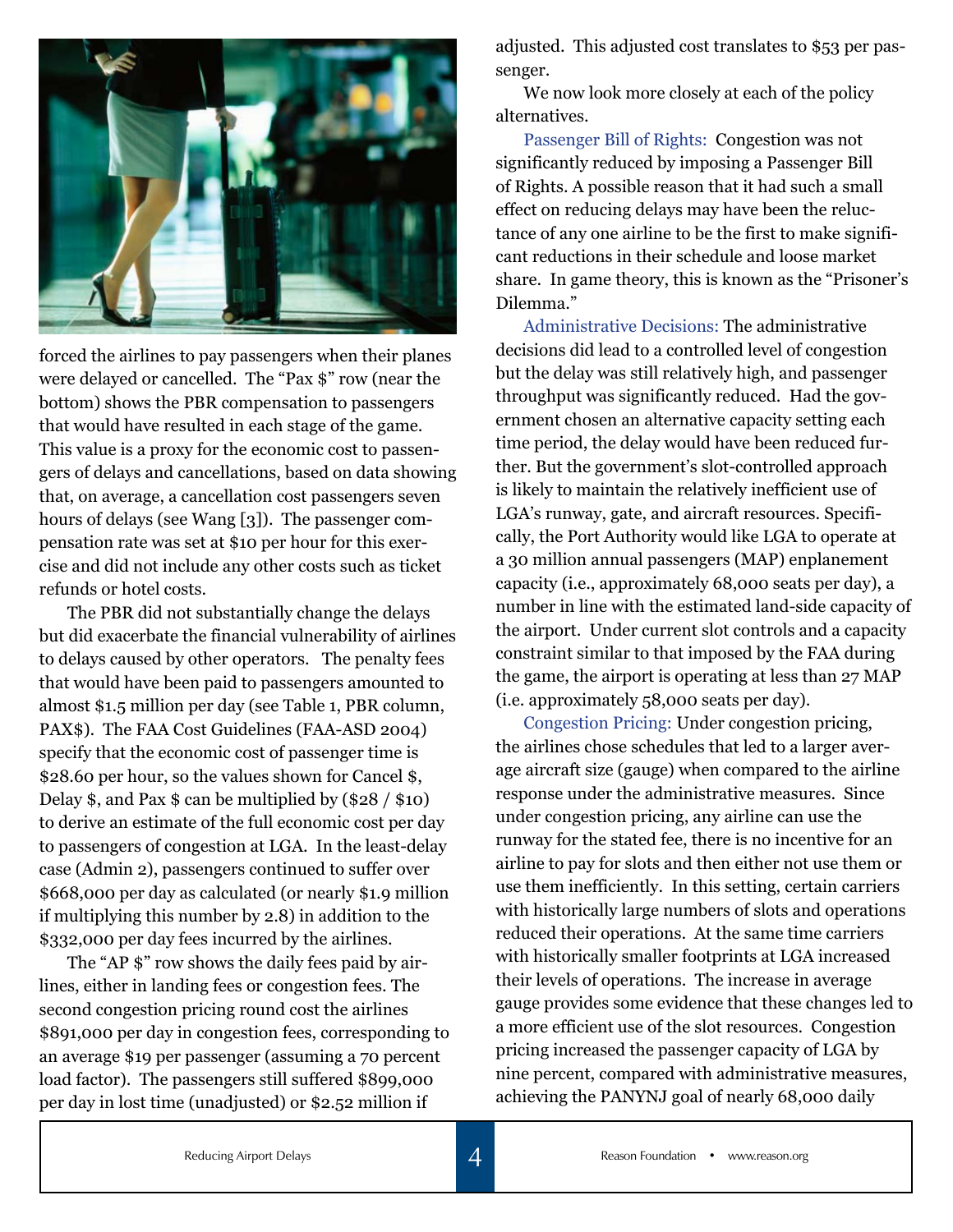

seats. Figure 1 shows how the schedule was modified from an administratively dictated schedule (e.g. a schedule very similar to the LGA summer of 2004 schedule). The left axis shows the difference in scheduled flights in 15 minute aggregated time bins. The right axis shows the operational price for each period, set to encourage efficient use of the landing opportunities and to reduce congestion back to 2005 levels. One thing the game highlighted is that the schedules were very sensitive to the times when prices either increased or decreased substantially, i.e. the airlines concentrated flights just prior to price increases or following price decreases. Further pricing changes could mitigate these steep step increases.

Figure 2 shows the effect of congestion pricing on aggregate airline gauge choice throughout the 24-hour schedule. Overall gauge is increased significantly at almost all times of the day. Figures 3 and 4 show how the schedule was modified by flight distance, aircraft gauge and schedule frequency. Notice that the congestion pricing options produced a complex response by both flight distance and aircraft gauge.

We note that the game invented a hypothetical Pricing Board with authority to set prices dynamically based on schedules submitted (in principle) every 90 to 120 days. The process would work as follows: The airlines submit schedules based on initial announced prices. The Board evaluates the schedules provided, and returns prices to reduce demand in oversubscribed times; the airlines provide new schedules, and the process continues until the capacities and schedules are in balance. This process of determining the congestion prices before schedules are announced to the public results in a pricing approach that is, in essence, a short-term ascending auction for rights to announce schedules at LGA.

More generally the results of this strategic game support economic arguments that market-based allocation mechanisms, e.g. congestion pricing or slot auctions, are likely to lead to better use of the scarce airport resources than the present administrative measures.

We note that the administrative actions could have led to more significant reduction in delays had the administration been willing to set the capacity at a lower level. Thus, one important component to managing delay is the determination of a proper capacity limit. The planned capacity (operations rate) is the most influential control available to determine the level of delays contributed to the NAS by each airport, and the game revealed that there is little policy or consensus providing guidance for trading off delay/ unpredictability against unused capacity. The level of schedule predictability is a major public policy issue. Recent over-scheduling at ORD (2005) and JFK (2007) have demonstrated that significant delays at one airport propagate throughout the network. Thus, mis-specification of capacity can lead to significant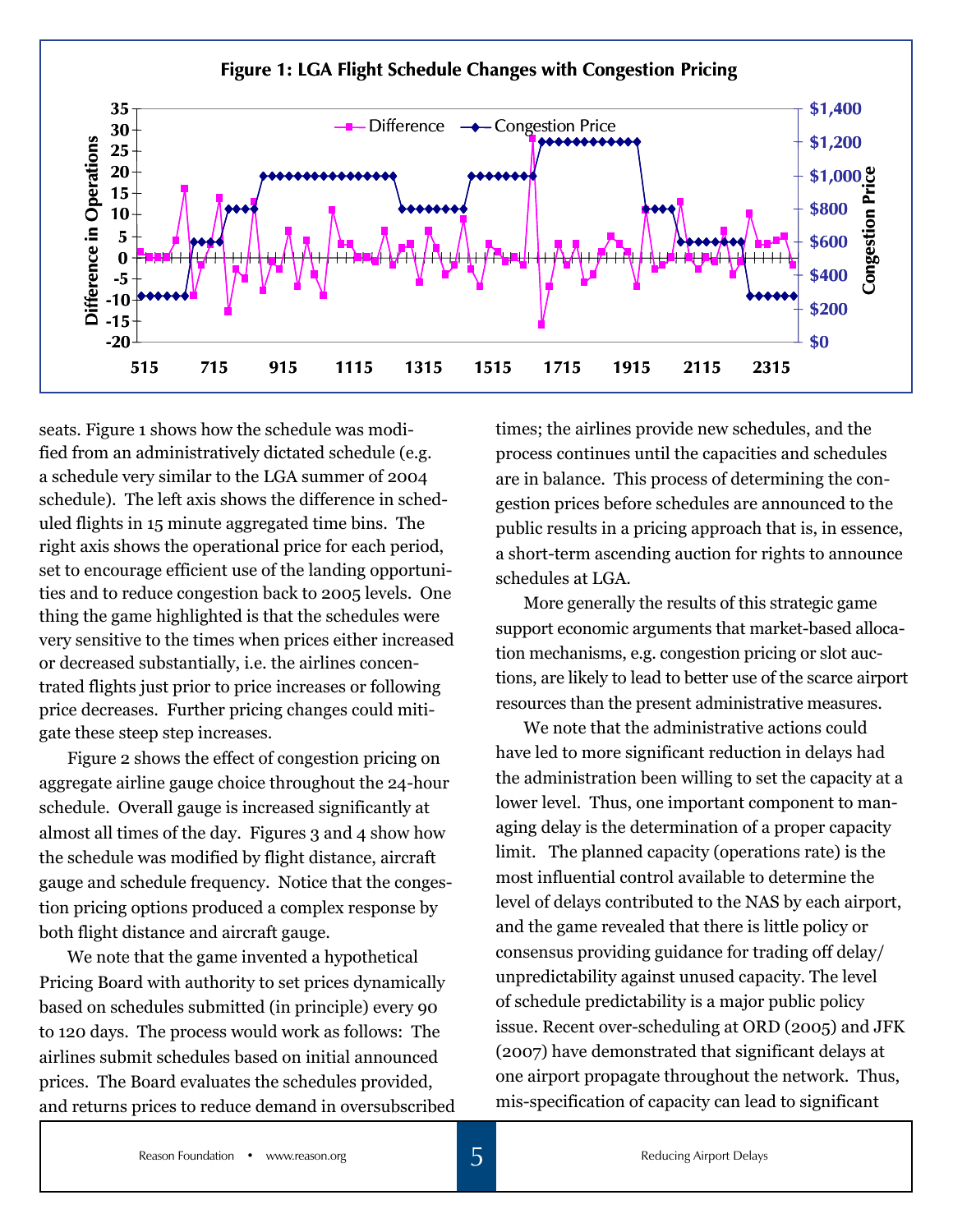







**Figure 4: Percent Change in Number of Seats by Flight Distance**

delays at airports other than the one whose capacity was set incorrectly.

## The Second Game

A second strategic exercise took place on February 24-25, 2005 at The University of Maryland. At the end of the first game, the industry indicated that they did not understand auctions and believed them to be too complex. The exercise in February had the industry use combinatorial clock auction software where only price and aggregate demand information was provided to the industry in each round of the auction. Given prices based on time of day, the industry was asked to provide schedules. The industry learned that the auction was not dissimilar from the congestion pricing exercise.

Since the purpose of the game was to illustrate how auctions would work, we only had the industry participate in a few rounds. Therefore, we do not provide any results from this game other than to say that the auction resulted in frequencies and up-gauging similar to those seen in the first game.

## Conclusions of the Strategic Exercises

We are not suggesting that the charts and tables provided reflect the final prices or schedules that would occur if these policies were implemented. In each case, only a few rounds were employed. And, as prices got higher, the airlines indicated that they needed more time and their sophisticated scheduling technology to determine their next moves. In addition, they worried that their responses might provide strategic decisions that they were not at liberty to reveal.

One result that we do believe is true: the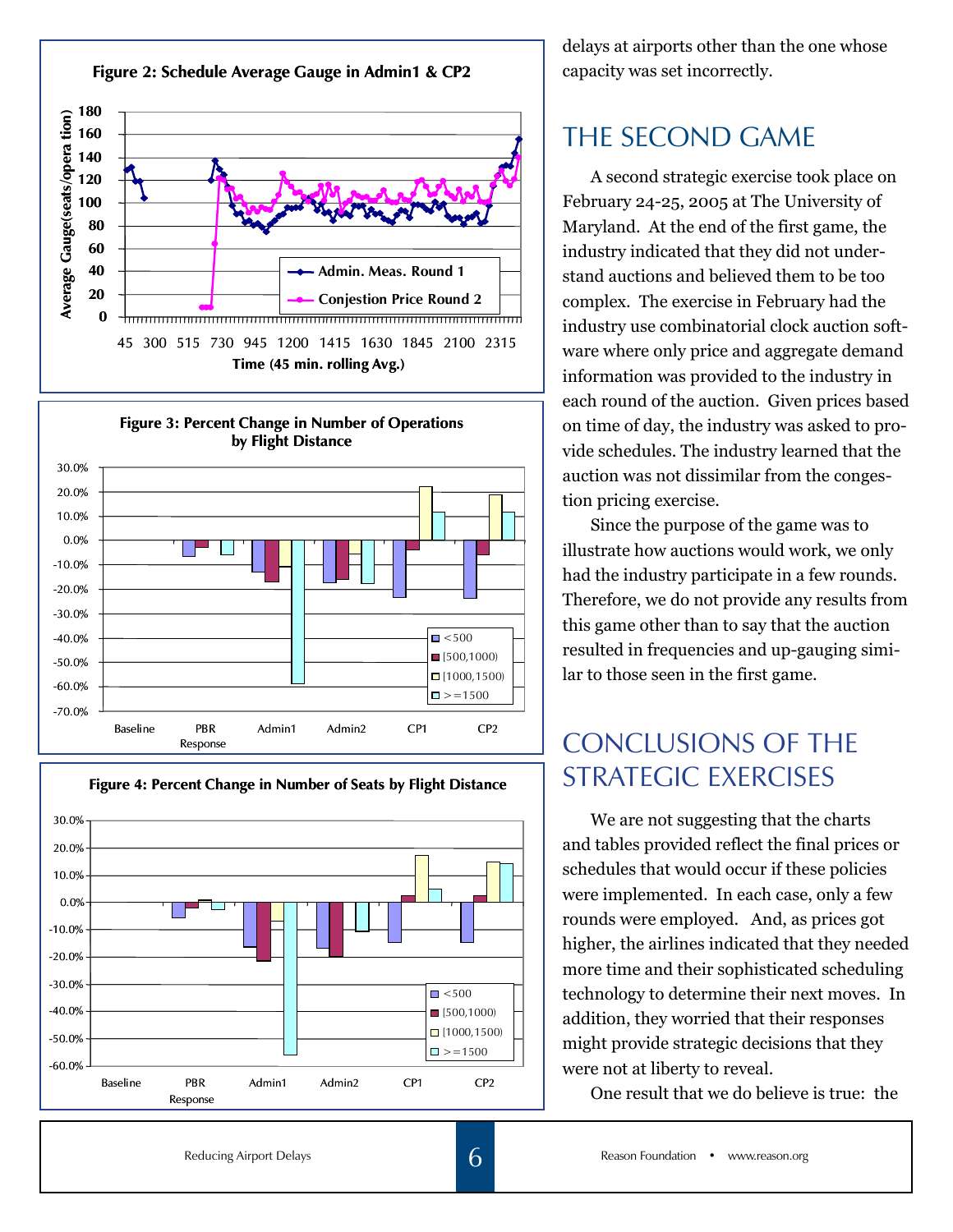airlines will be influenced by both the fees they are assessed and by the capacity limitations that the FAA might impose. As the fees increase, the airlines are likely to put slots to their most efficient use, resulting in both up-gauging and frequency reduction. Due to the up-gauging, LGA is likely to find that they handle the same or a greater number of passengers with less congestion of their runways and gate facilities.

It is not clear to us whether a shorter term auction (i.e. congestion pricing as described above) or a longer auction is best for the industry. Shorter term pricing mechanisms require less financing and more ability to move in and out of markets. Longer term auctions provide more stability and thereby more ability to market new locations and services and to invest in infrastructure.

## Research to Predict Schedule Changes if Reduced Capacity Were Imposed

A question that came out of these exercises was whether schedules exist that could accommodate actual 2006 passenger throughput at LGA if capacity limits were set at the lower level called for during inclement meteorological conditions (IMC)--a figure determined by the FAA based on the capacity of the runway(s) when instrument landings are required. A second question was: What prices could one expect with such a schedule, given that the congestion price schedules would be at the lowest prices consistent with the airlines maintaining profitability?

In an attempt to determine if such schedules exist, we modeled how a benevolent monopolist airline, representing the best interests of

both the PANYNJ and the passengers, might schedule its flights under restricted IMC capacity. The study was undertaken by Dr. Loan Le as part of her doctoral studies at GMU. This research project used the same analytical models that the airlines use to generate schedules, determining fleet size based on price elasticities of demand. Two main features characterize the methodology: (a) we model a single benevolent airline instead of individual airlines, and (b) we explicitly account for the inherent demand-supply relation through price. Thus, prices are based on the elasticity of the market based on the competitive environment observed in 2005. In the dissertation [20], Le analyzes multiple scenarios that relax our single benevolent airline concept. The results show that at IMC operating rates, the airline's profit-maximizing responses found scheduling solutions that offer a 70 percent decrease in flight delays and a 20 percent reduction in the number of flights--but with almost no loss of the markets served or of passenger throughput. The profitability of the schedule was obtained at prices consistent with the competitive market existing at LGA today. Table

#### **Figure 5: Estimated Up-Gauging for Priced IMC Operations at LGA Estimate of Aircraft Up-Gauging**

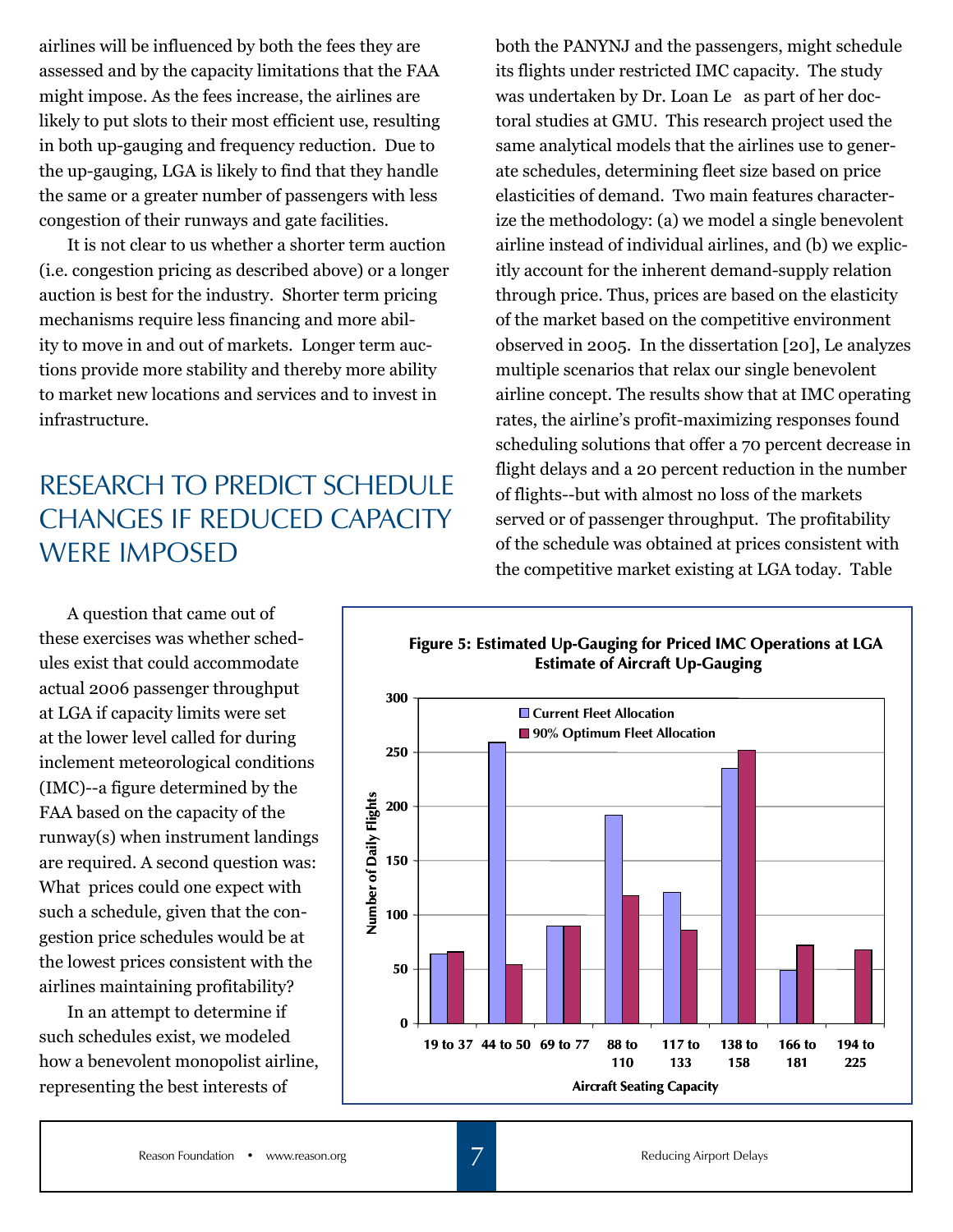2 shows the change from the 2005 schedule in terms of aircraft gauge, price, delay, markets served and number of flights. Figure 5 shows the type of up-gauging that is projected to take place. We find it interesting that the smallest planes remain in the schedule, i.e. those routes are profitable at that size. Where we see the greatest up-gauging is at the 44-50 seat size, and we see the up-gauging taking place at origin-destination pairs that have significant frequency (five or more arrivals per day).

| Table 2: Impact of Simulated Pricing for IMC Operations<br>at LGA |                 |                                                 |  |  |  |  |  |
|-------------------------------------------------------------------|-----------------|-------------------------------------------------|--|--|--|--|--|
| <b>Metrics</b>                                                    | <b>Baseline</b> | <b>Flight Schedule at</b><br>90% Maximum Profit |  |  |  |  |  |
| Number of Markets                                                 | 67              | $(-4%)$<br>64                                   |  |  |  |  |  |
| Number of Flights                                                 | 1024            | 808 (-21%)                                      |  |  |  |  |  |
| Number of Seats                                                   | 96,997          | $98,100 (+1\%)$                                 |  |  |  |  |  |
| Average Aircraft Size                                             | 95 seats/AC     | 121 seats/AC $(+27%)$                           |  |  |  |  |  |
| Average Fare                                                      | \$139           | \$134                                           |  |  |  |  |  |
| Average Flight Delay                                              | 19 minutes      | 5 minutes (-72%)                                |  |  |  |  |  |

### **CONCLUSIONS**

LaGuardia will always be a popular airport with limited capacity. LGA, however, is not the only airport facing congestion caused by scheduling that exceeds runway capacity. There are at least 10 U.S. airports with current schedules greater than their runway capacity, and the number is likely to grow given the costs, long lead-time, and politics involved in airport expansions.

To overcome current and future delays, one must address two issues: (a) How should one set the capacity restriction? (b) How should one allocate that capacity? We believe that DOT should consider policy decisions that treat all congested airports uniformly. A workable solution to this problem is to set capacity at each airport to its IMC rate and to use market-clearing mechanisms (congestion pricing or auctions) to allocate the capacity. By so doing, one would provide passengers with predictable travel, reduce airline fuel and repositioning costs, improve the overall safety of the airspace, and improve U.S. economic productivity.

#### **REFERENCES**

 [1] Donohue, G. "Air Travel at the Edge of Chaos: How US Air Travel has Deteriorated and How to Fix It", GMU Center for Air Transportation Systems Research Position Paper, January 2008, forthcoming.

[2] Donohue, G. and R. Shaver, *Terminal Chaos and the Thirty-Percent Solution: Why U.S. Air Travel is Broken and How to Fix It*, book forthcoming in spring 2008 by American Institute of Aeronautics and Astronautics.

 [3] Wang, D. "Methods for Analysis of Passenger Trip Performance in a Complex Networked Transportation System", PhD dissertation, George Mason University, summer 2007. .

[4] T. Litman, "London Congestion Pricing: Implications for Other Cities," Victoria Transport Policy Institute, Tech. Rep., January 10, 2006.

[5] T. Tretvik, *Acceptability of Transport Pricing Strategies*. Pergamon, Elsevier Ltd., 2003, ch. Urban Road Pricing in Norway: Public Acceptability and Travel Behavior.

[6] C. Keong, "Road pricing : Singapore's experience," in 3rd Seminar of the IMPRINTEUROPE Thematic Network: "Implementing Reform on Transport Pricing: Constraints and solutions: learning from best practice", Brussels, October 23-24, 2001.

 [7] J. Daniel, "Peak-load-congestion pricing and optimal capacity of large hub airports: With application to the Minneapolis St.. Paul airport," Ph.D. dissertation, University of Minnesota,1992.

[8] E. Pels and E. Verhoef, "The economics of airport congestion pricing," Tinbergen Institute Discussion Paper No. 03-083/3, Amsterdam, The Netherlands, Tech. Rep., October 10, 2003.

[9] T. P. Fan and A. R. Odoni, "The potential of demand management as a short-term means of relieving airport congestion," in Proceedings of EURO-CONTROL-FAA Air Traffic Management R&D Review Seminar, Santa Fe, NM,, 2001.

[10] J. Schank, "Solving airside airport congestion: